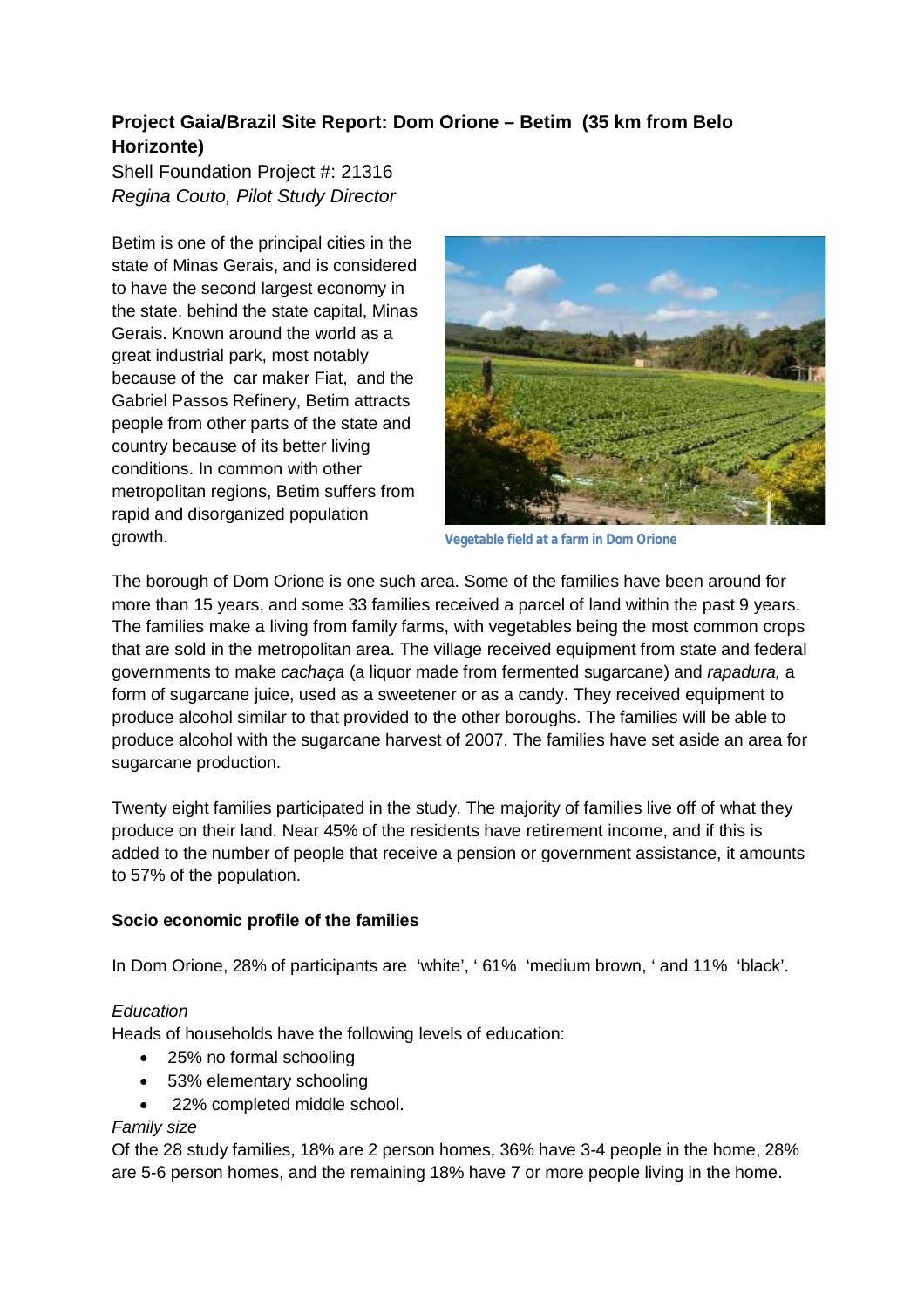### *Income levels*

These are variable. The families own their land and most make a living from farming activities. From the interviews, 46% of families stated that they had a retirement income, and in some cases, families stated they had wage-earning jobs.

Using the Shell Foundation parameters:

- 32% of families lived on less than US\$ 1.00/day
- 27% lived on between US\$ 1.00-3.00/day
- 21% earned more than US\$ 3.00/day.

#### **Findings**

Findings from pilot study participants show the following:

#### *Cooking habits*:

- 64% of families used both LPG and wood stoves
- 25% used only LPG
- 11% used only wood.

Of the families that used wood for cooking, all collected wood within their own properties. Despite each family possessing two hectares of land, they have noticed the scarcity of wood.

Nearly 20% of users talked about some kind of health problem that they associated with cooking with wood, the most common ailments being cough, eye irritation and body aches and pains caused by carrying wood.

## *Safety*

- 57% said the CleanCook stove is Safe
- 43% said it is Very Safe.
- Compared to LPG, 72% said the CleanCook is safer,
- Compared to wood, 54% said the CleanCook is safer.



*'I always cooked with wood. Today I have serious pulmonary problems caused by the excessive smoke. I didn't use the LPG stove because it scared me. With the alcohol stove there is no danger'. —D. Nivea, female head of household* 

The families felt safe using the CleanCook stove, especially when children were around. They noted that the canisters could not leak fuel and there was no risk of explosion, unlike LPG.

#### *Smoke levels*

- 71% said the kitchen environment was cleaner from using the CleanCook stove.
- 76% said the smoke level was equal to or less than LPG smoke levels,
- Compared to wood, 85% said the smoke level of the CleanCook stove was lower.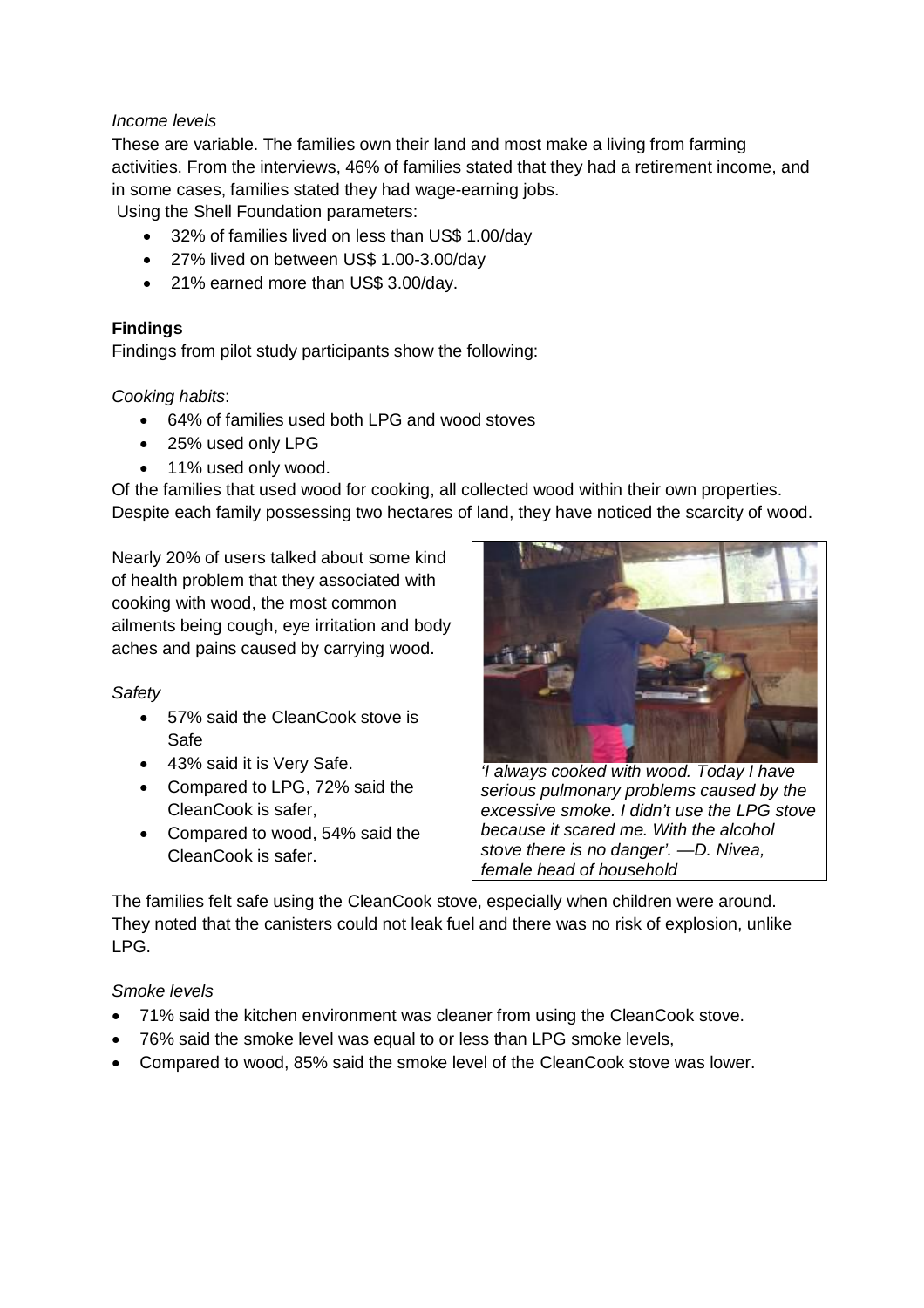## *Positive and negative factors of the CleanCook stove:*

These were reported from open ended questions, and some families gave more than one response:

- Positive factors: 45% noted safety, 48% said rapid cooking time. Some commented on the low smoke levels and the use of the flame regulator. On average, families saved between 20-30 minutes a day from cooking on the CleanCook stove.
- Negative factors: 28% said they did not have anything negative to say, 19% said it did not fit some of their pots very well, 12% said the stove did not have enough burners, 9% said it made their pot bottoms dirty, and 9% said it was difficult to clean. 19% remarked about the high cost per liter of ethanol.



*'My 11 year old daughter is able to use the CleanCook stove. It is very simple and has no danger. ' –Wilma Aparecida, Dom Orione* 

# *Willingness and ability to pay for CleanCook:*

In relation to a price they could afford:

- $-63\%$  said between R101-200 (R100  $\sim$  \$57US)
- 20% said more than R200.
- 14% up to R\$ 100,
- 3% did not know.

## *Payment options*

- 35% said they would buy it on the spot
- 65% said they would need financing
- 70% of these respondents saying they would use microcredit

## *Fair ethanol price*

The majority commented that the price at the pump is expensive. In Dom Orione, Betim:

- 66% considered a reasonable price to be under R1.00 (during the study, the pump price per liter was R1.80).
- 51% said they would use it up to a maximum price of R1.50, and 28% said between R1.50-2.50.

In Betim, 53% of families continued using the CleanCook stove after the pilot study, obtaining their ethanol form the local gas station.

## **Suggestions for improvements**

Families gave two or more suggestions:

- 70% improve pot supports
- 85% additional oven
- 45% a built-in table stand
- 9% more burners